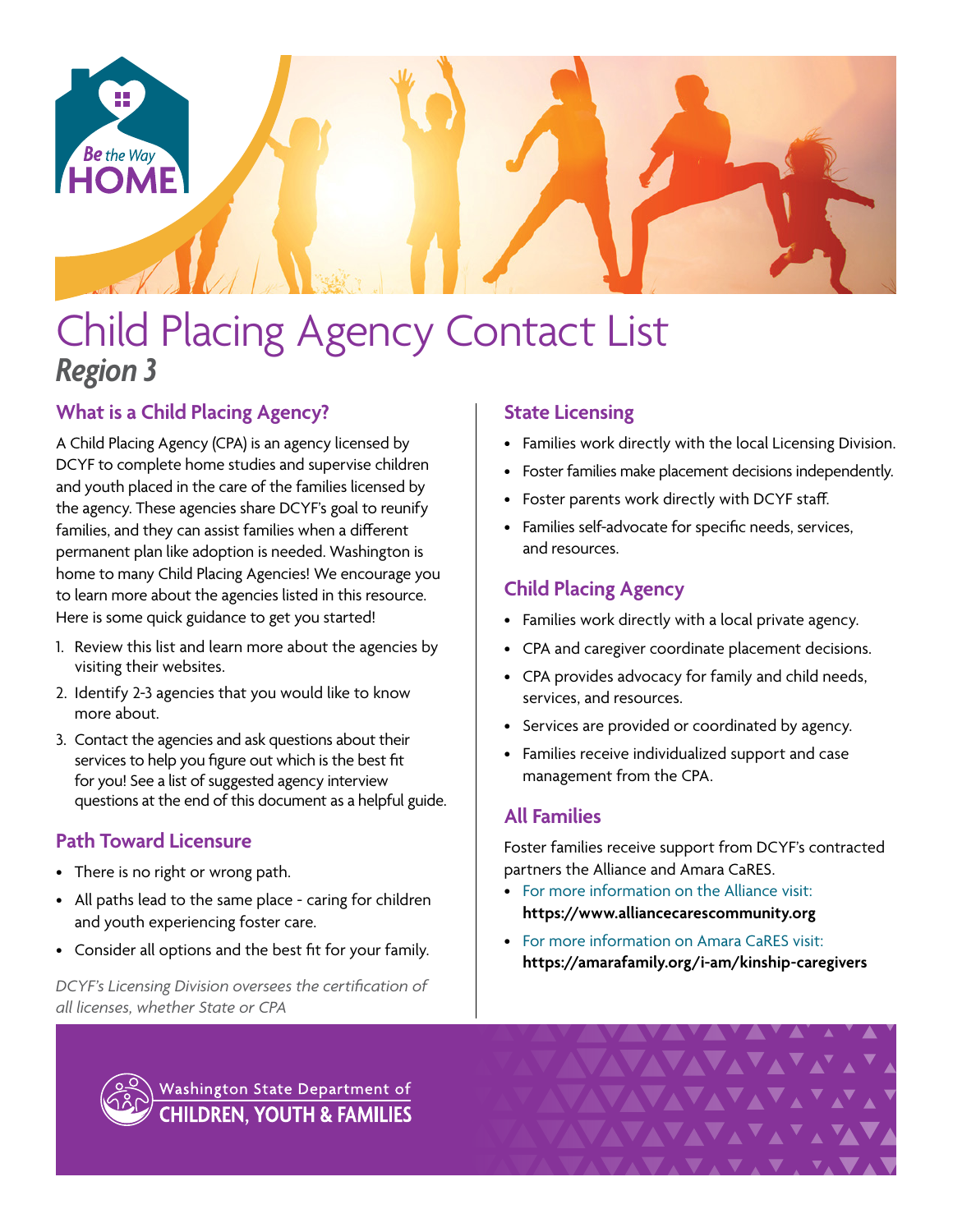

# **Child Placing Agencies Serving Region 3:**

**AMARA**

Contact: Emily Sigler Email: **[FosterInfo@amarafamily.org](mailto:FosterInfo%40amarafamily.org?subject=)** Phone: (206) 260-1700 Website: **[https://amarafamily.org/programs-resources/](https://amarafamily.org/programs-resources/become-a-foster-parent) [become-a-foster-parent](https://amarafamily.org/programs-resources/become-a-foster-parent)**

## **ANTIOCH ADOPTIONS**

Contact: Sheryl Bullard Email: **[foreverfamily@antiochadoptions.org](mailto:foreverfamily%40antiochadoptions.org?subject=)** Phone: (425) 558-0921 Website: **[https://antiochadoptions.org/foster-to](https://antiochadoptions.org/foster-to-adopt/what-we-do)[adopt/what-we-do](https://antiochadoptions.org/foster-to-adopt/what-we-do)**

# **CASEY FAMILY PROGRAMS**

Email: **[joffice@casey.org](mailto:joffice%40casey.org?subject=)** Phone: (206) 322-6711 Website: **[https://www.casey.org](https://www.casey.org/)**

#### **COMMUNITY & FAMILY SERVICES FOUNDATION**

Contact: Jackie Hebert Email: **[Heja@cfsf.net](mailto:Heja%40cfsf.net?subject=)** Phone: (360) 770-0544 Website: **<https://cfsf.site>**

#### **COMPASS HEALTH**

Contact: Erica Moss Email: **[erica.moss@compassh.org](mailto:erica.moss%40compassh.org?subject=)** Phone: (425) 349-8352 Website: **<https://www.compasshealth.org/foster-parent>**

# **LUTHERAN COMMUNITY SERVICES NORTHWEST**

**(Refugee and Immigrant Youth Served)** Email: **[fostercare@refugeesnw.org](mailto:fostercare%40refugeesnw.org?subject=)** Phone: (206) 694-5780 Website: **<https://refugeechildren.net>**

#### **OLIVE CREST**

Contact: Amy Biemeck Email: **[amy-biemeck@olivecrest.org](mailto:amy-biemeck%40olivecrest.org?subject=)** Phone: (425) 462-1612 Website: **<https://www.olivecrest.org/pacific-northwest>**

## **SECRET HARBOR**

Contact: Cori Peck Email: **[cori.peck@secretharbor.org](mailto:cori.peck%40secretharbor.org?subject=)** Phone: (360) 755-5700 ext. 434 Website: **<https://www.secretharbor.org>**

## **SERVICE ALTERNATIVES**

Contact: Gabe Gregory Email: **[gabriel.gregory@servicealternatives.com](mailto:gabriel.gregory%40servicealternatives.com?subject=)** Phone: (360) 391-4948 Website: **[www.servicealternatives.com/foster](https://servicealternatives.com/what-we-do/programs-for-children-families/foster-parent-recruitment/)**

# **SKOOKUM KIDS**

E-mail: **[info@skookumkids.org](mailto:info%40skookumkids.org?subject=)** Phone: (360) 975-3380 Website: **<http://www.skookumkids.org>**

## **SYNERGY FOSTER SUPPORT SERVICES**

Contact: Duane Ott Email: **[contact@synergyfss.org](mailto:contact%40synergyfss.org?subject=)** Phone: (425) 280-2093 Website: **<https://synergyfss.org>**

#### **UNITED INDIANS OF ALL TRIBES**

Contact: Thaidra Alfred Email: **[talfred@unitedindians.org](mailto:talfred%40unitedindians.org?subject=)** Phone: (206) 285-4425 Website: **[https://www.unitedindians.org/services/](https://www.unitedindians.org/services/foster-care) [foster-care](https://www.unitedindians.org/services/foster-care)**

# **YMCA OF GREATER SEATTLE**

Contact: Katie Judson Email: **[kjudson@seattleymca.org](mailto:kjudson%40seattleymca.org?subject=)** Phone: (206) 538-7524 Website: **[https://www.seattleymca.org/foster](https://www.seattleymca.org/foster-parenting)[parenting](https://www.seattleymca.org/foster-parenting)**

# **YOUTHNET**

Contact: Holland Wood Email: **[hwood@youthnetnw.net](mailto:hwood%40youthnetnw.net?subject=)** Phone: (360) 420-2206 Website: **<https://youthnetnw.net>**